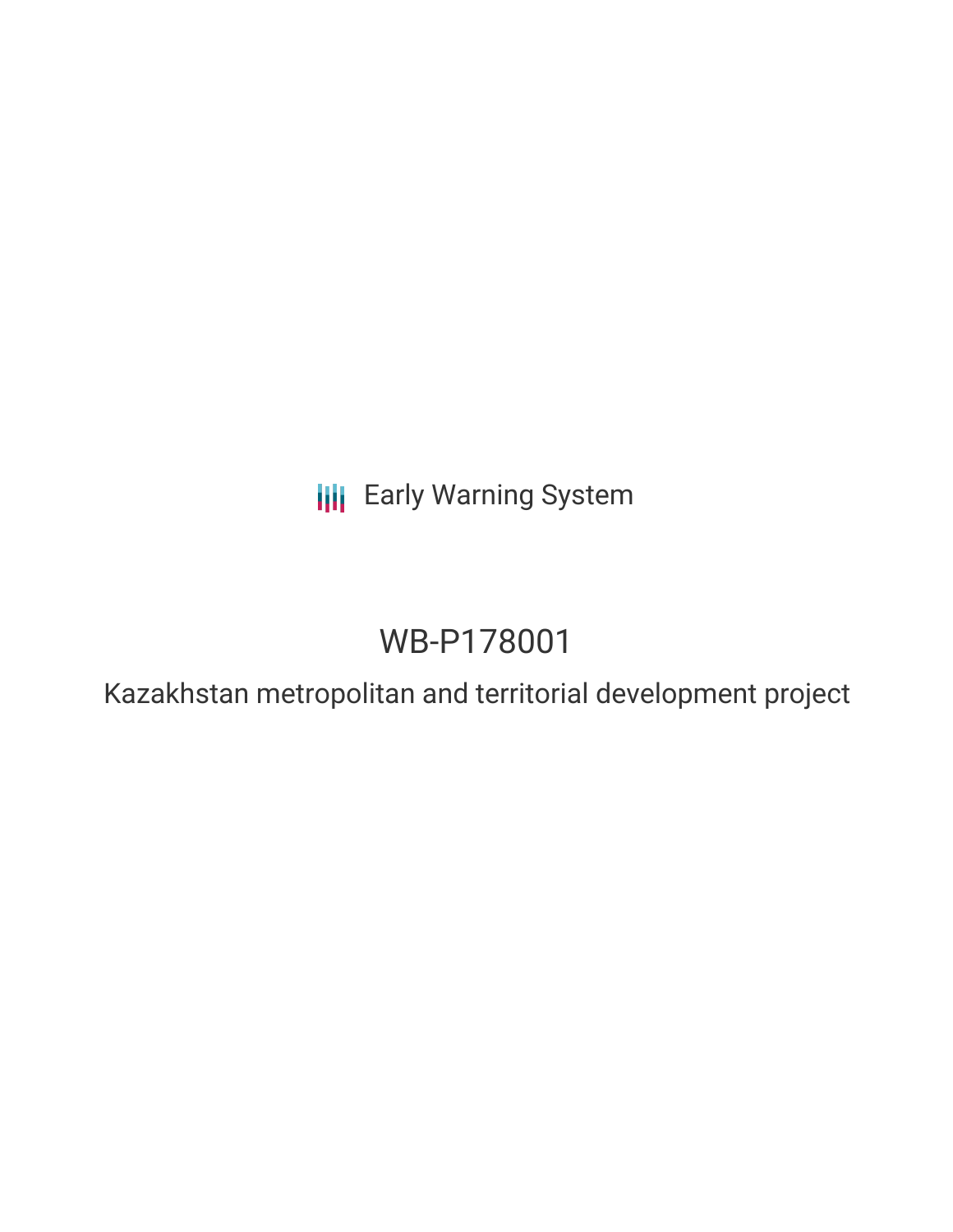



#### **Quick Facts**

| <b>Countries</b>               | Kazakhstan       |
|--------------------------------|------------------|
| <b>Financial Institutions</b>  | World Bank (WB)  |
| <b>Status</b>                  | Proposed         |
| <b>Bank Risk Rating</b>        | U                |
| <b>Borrower</b>                | Government       |
| <b>Sectors</b>                 | Infrastructure   |
| <b>Investment Amount (USD)</b> | \$100.00 million |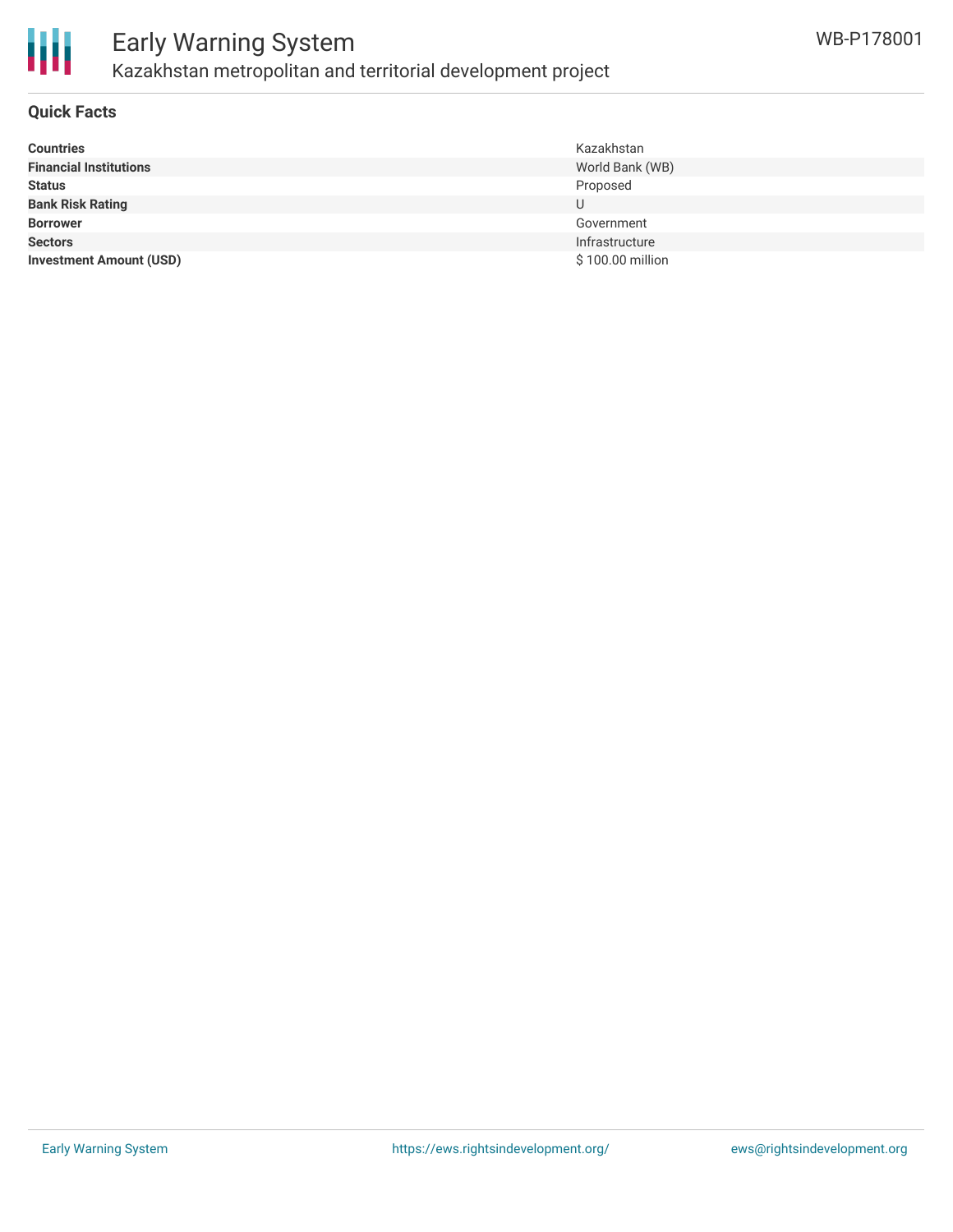

## **Project Description**

There is no proper information by the time of disclosure, however this loan has been provided to support the Government of Kazakhstan in the sustainable development of its metropolitan areas and territories.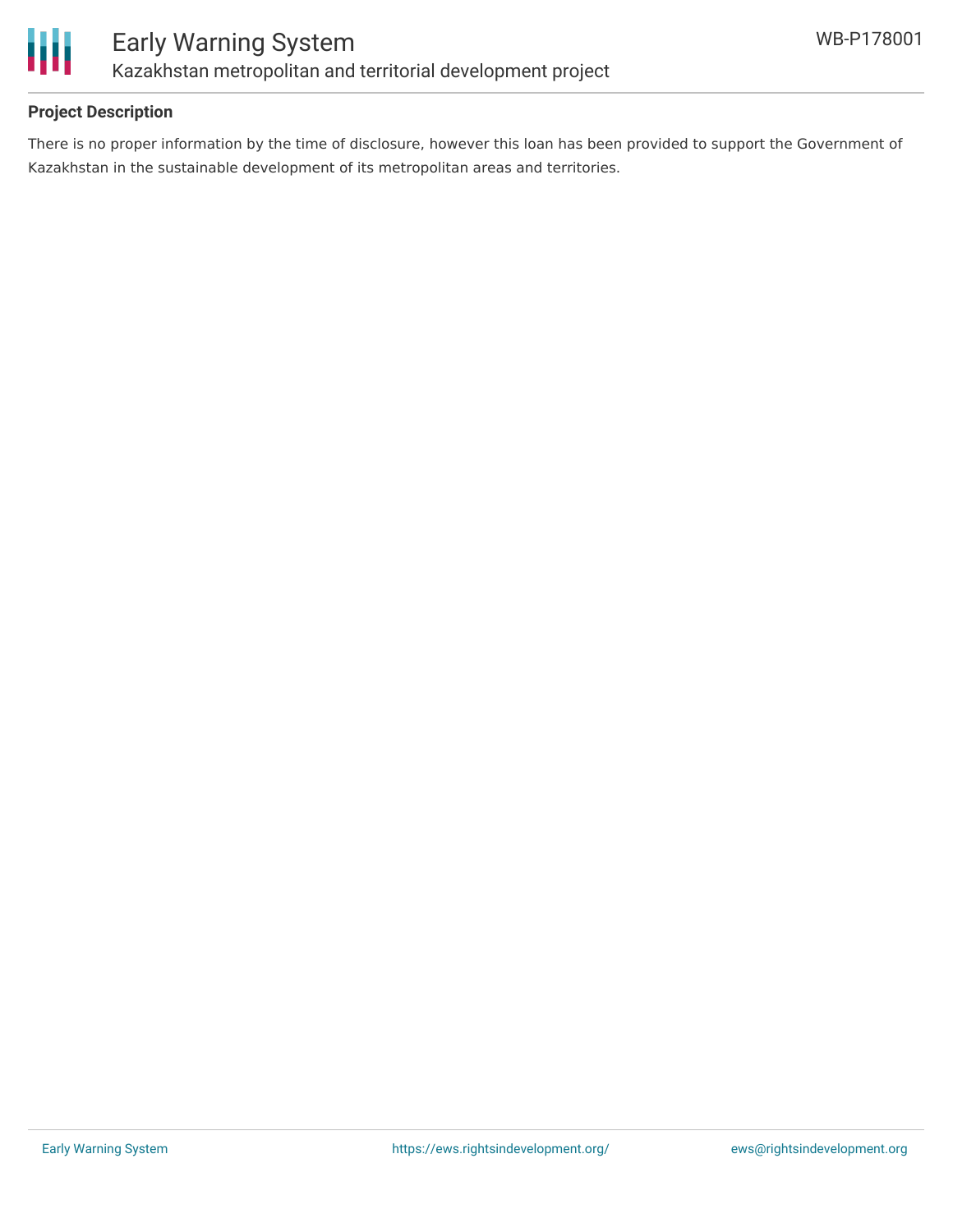

# Early Warning System Kazakhstan metropolitan and territorial development project

# **Investment Description**

World Bank (WB)